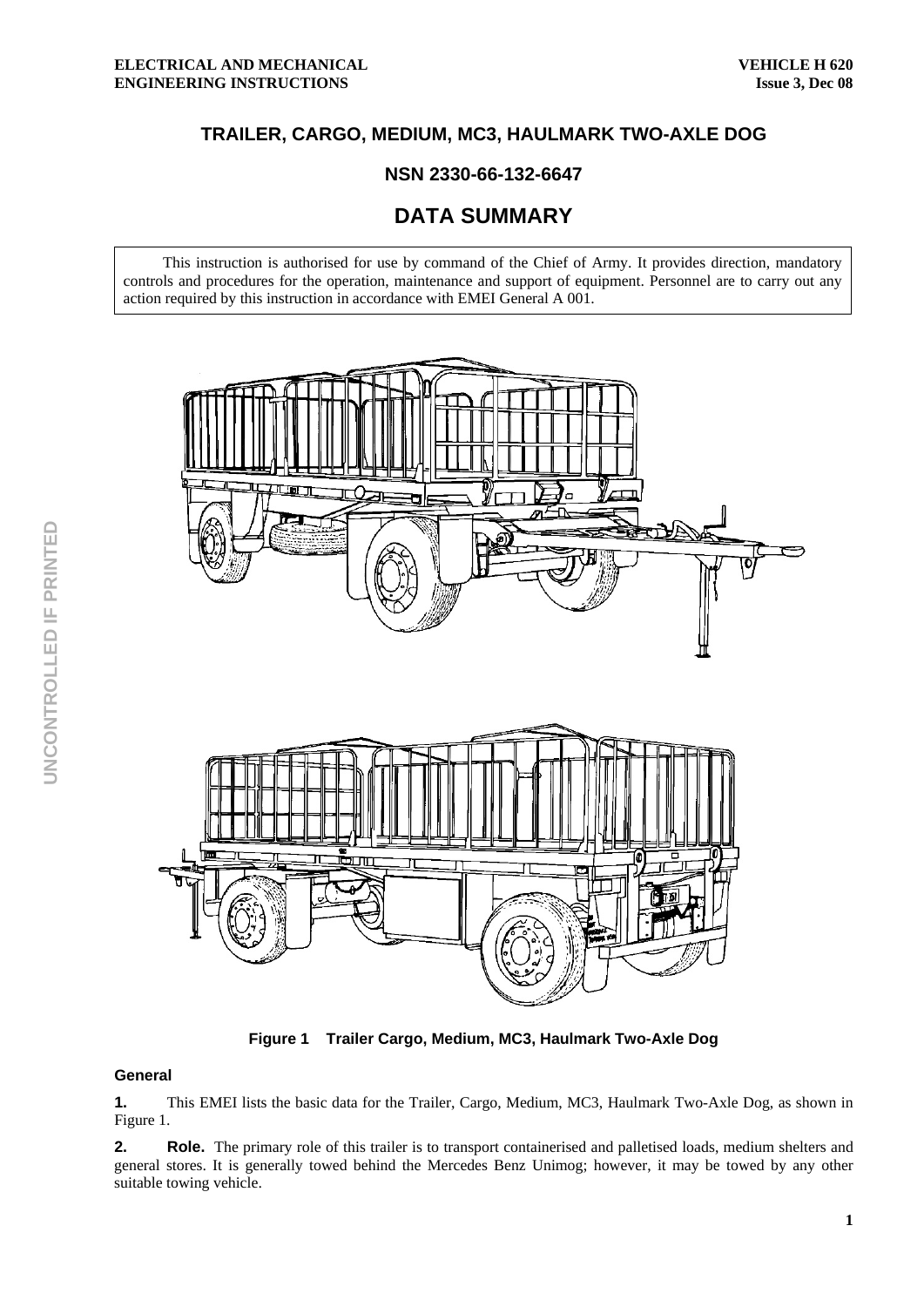**Dimensions:** 

 $3.$ Description. The Trailer, Cargo, Medium, MC3 Haulmark Two-Axle Dog is a two axle, prefabricated, steel-framed trailer with an integral dolly converter; suitable for both highway and cross country applications. Twist locks, lashing points and side and rear gates are provided for the securing of containerised and palletised loads.

### **Detail**

 $\overline{4}$ .

|    | a.            |                               | Overall Height: |  |  |  |  |  |  |
|----|---------------|-------------------------------|-----------------|--|--|--|--|--|--|
|    |               | (1)                           |                 |  |  |  |  |  |  |
|    |               | (2)                           |                 |  |  |  |  |  |  |
|    |               | (3)                           |                 |  |  |  |  |  |  |
|    | b.            |                               | Overall Length: |  |  |  |  |  |  |
|    |               | (1)                           |                 |  |  |  |  |  |  |
|    |               | (2)                           |                 |  |  |  |  |  |  |
|    | c.            |                               |                 |  |  |  |  |  |  |
|    | d.            |                               |                 |  |  |  |  |  |  |
|    | е.            |                               |                 |  |  |  |  |  |  |
|    | f.            |                               | Cargo Tray:     |  |  |  |  |  |  |
|    |               | (1)                           |                 |  |  |  |  |  |  |
|    |               | (2)                           |                 |  |  |  |  |  |  |
|    |               | (3)                           |                 |  |  |  |  |  |  |
|    | g.            |                               |                 |  |  |  |  |  |  |
|    | h.            |                               |                 |  |  |  |  |  |  |
| 5. |               | Mass (Unladen):               |                 |  |  |  |  |  |  |
|    | a.            |                               | Front Axle:     |  |  |  |  |  |  |
|    |               | (1)                           |                 |  |  |  |  |  |  |
|    |               | (2)                           |                 |  |  |  |  |  |  |
|    | b.            |                               | Rear Axle:      |  |  |  |  |  |  |
|    |               | (1)                           |                 |  |  |  |  |  |  |
|    |               | (2)                           |                 |  |  |  |  |  |  |
|    | c.            | Total:                        |                 |  |  |  |  |  |  |
|    |               | (1)                           |                 |  |  |  |  |  |  |
|    |               | (2)                           |                 |  |  |  |  |  |  |
| 6. |               | <b>Carry Capacity:</b>        |                 |  |  |  |  |  |  |
|    | a.            |                               |                 |  |  |  |  |  |  |
|    | $\mathbf b$ . |                               |                 |  |  |  |  |  |  |
| 7. |               | <b>Bridge classification:</b> |                 |  |  |  |  |  |  |
|    | a.            |                               |                 |  |  |  |  |  |  |
|    | b.            |                               |                 |  |  |  |  |  |  |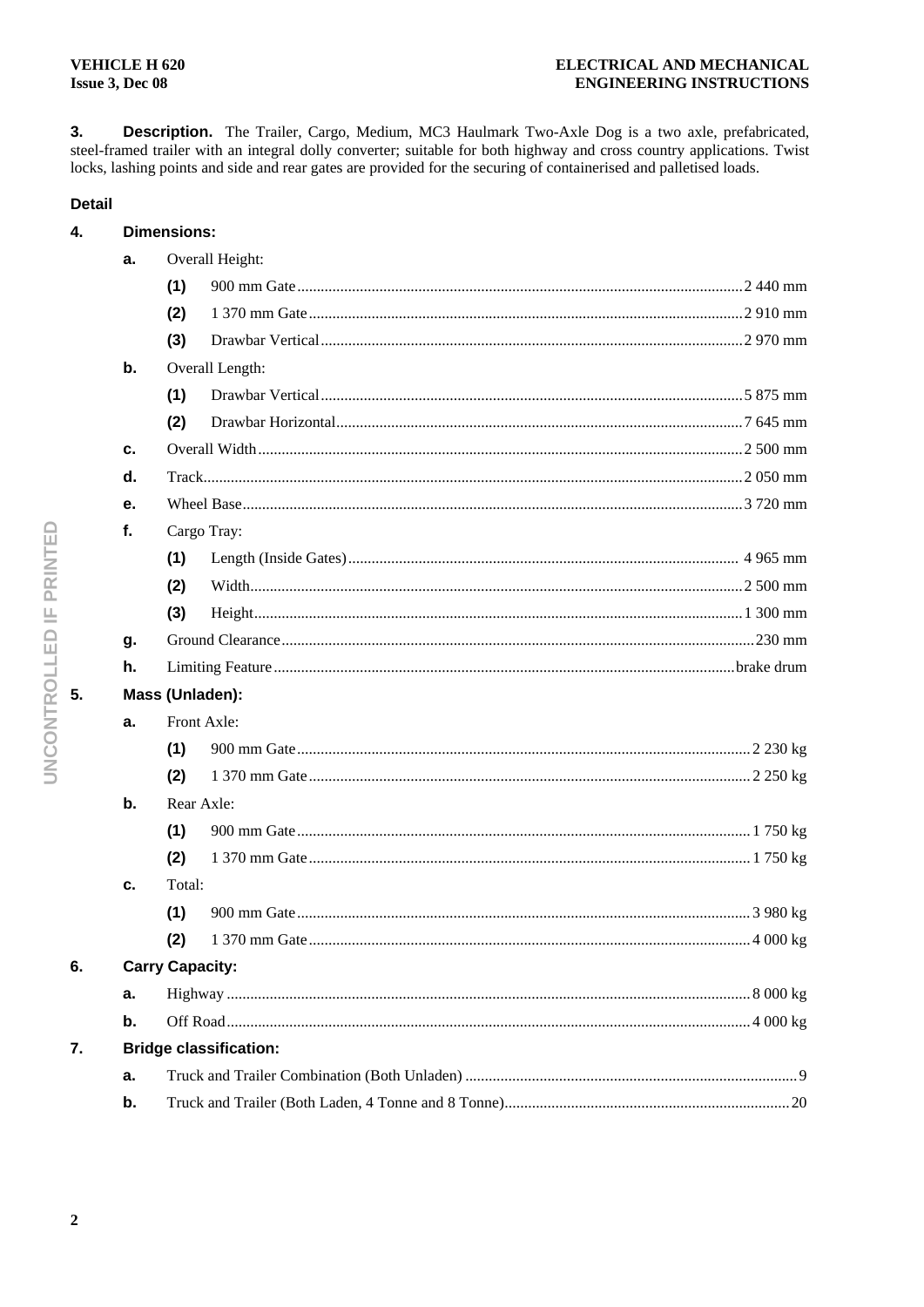#### **ELECTRICAL AND MECHANICAL ENGINEERING INSTRUCTIONS**

| 8.            | <b>Electrical system:</b>    |                                                                                                      |     |                                                                                                                                                                                                                                                                                                                                                                         |  |  |  |  |  |
|---------------|------------------------------|------------------------------------------------------------------------------------------------------|-----|-------------------------------------------------------------------------------------------------------------------------------------------------------------------------------------------------------------------------------------------------------------------------------------------------------------------------------------------------------------------------|--|--|--|--|--|
|               | а.                           |                                                                                                      |     |                                                                                                                                                                                                                                                                                                                                                                         |  |  |  |  |  |
|               | b.                           |                                                                                                      |     |                                                                                                                                                                                                                                                                                                                                                                         |  |  |  |  |  |
|               | c.                           | Lighting:                                                                                            |     |                                                                                                                                                                                                                                                                                                                                                                         |  |  |  |  |  |
|               |                              | (1)                                                                                                  |     |                                                                                                                                                                                                                                                                                                                                                                         |  |  |  |  |  |
|               |                              | (2)                                                                                                  |     |                                                                                                                                                                                                                                                                                                                                                                         |  |  |  |  |  |
|               |                              | (3)                                                                                                  |     |                                                                                                                                                                                                                                                                                                                                                                         |  |  |  |  |  |
|               |                              | (4)                                                                                                  |     |                                                                                                                                                                                                                                                                                                                                                                         |  |  |  |  |  |
|               |                              | (5)                                                                                                  |     |                                                                                                                                                                                                                                                                                                                                                                         |  |  |  |  |  |
| 9.            |                              | Axles:                                                                                               |     |                                                                                                                                                                                                                                                                                                                                                                         |  |  |  |  |  |
|               | a.                           |                                                                                                      |     |                                                                                                                                                                                                                                                                                                                                                                         |  |  |  |  |  |
|               | b.                           |                                                                                                      |     |                                                                                                                                                                                                                                                                                                                                                                         |  |  |  |  |  |
| 10.           |                              | retaining proper axle alignment.                                                                     |     | <b>Suspension:</b> The trailer is fitted with 10 leaf, semi-elliptic springs on all axles. These springs are free to<br>slide at either end with the spring hangers. The springs are overslung on the axle assemblies and secured to the axles<br>by U-bolts. The axle assemblies are aligned and located by radius rods which allow free vertical movement while still |  |  |  |  |  |
|               | a.                           |                                                                                                      |     |                                                                                                                                                                                                                                                                                                                                                                         |  |  |  |  |  |
|               | $\mathbf b$ .                |                                                                                                      |     |                                                                                                                                                                                                                                                                                                                                                                         |  |  |  |  |  |
| 11.<br>Tyres: |                              |                                                                                                      |     |                                                                                                                                                                                                                                                                                                                                                                         |  |  |  |  |  |
|               | a.                           |                                                                                                      |     |                                                                                                                                                                                                                                                                                                                                                                         |  |  |  |  |  |
|               | b.                           |                                                                                                      |     |                                                                                                                                                                                                                                                                                                                                                                         |  |  |  |  |  |
| 12.           |                              | <b>Brakes:</b>                                                                                       |     |                                                                                                                                                                                                                                                                                                                                                                         |  |  |  |  |  |
|               | a.                           |                                                                                                      |     |                                                                                                                                                                                                                                                                                                                                                                         |  |  |  |  |  |
|               | b.                           | Air/mechanical, D22, internal expanding twin-shoe type, 'S' cam actuation, 16.5 inch x 7 inch brake. |     |                                                                                                                                                                                                                                                                                                                                                                         |  |  |  |  |  |
|               | c.                           | Air system:                                                                                          |     |                                                                                                                                                                                                                                                                                                                                                                         |  |  |  |  |  |
|               |                              | (1)                                                                                                  |     |                                                                                                                                                                                                                                                                                                                                                                         |  |  |  |  |  |
|               |                              | (2)                                                                                                  |     | Manufacturer:                                                                                                                                                                                                                                                                                                                                                           |  |  |  |  |  |
|               |                              |                                                                                                      | (a) |                                                                                                                                                                                                                                                                                                                                                                         |  |  |  |  |  |
|               |                              |                                                                                                      | (b) | From Equipment Serial No 12371 Air Brake Corporation, Kit: ABK 3869-H2                                                                                                                                                                                                                                                                                                  |  |  |  |  |  |
|               |                              | (3)                                                                                                  |     |                                                                                                                                                                                                                                                                                                                                                                         |  |  |  |  |  |
| 13.           | <b>Fuels and Lubricants:</b> |                                                                                                      |     |                                                                                                                                                                                                                                                                                                                                                                         |  |  |  |  |  |
|               | a.                           |                                                                                                      |     |                                                                                                                                                                                                                                                                                                                                                                         |  |  |  |  |  |
|               | b.                           |                                                                                                      |     |                                                                                                                                                                                                                                                                                                                                                                         |  |  |  |  |  |

**c.** Brake Valves ................................................................................................................................ XG-315